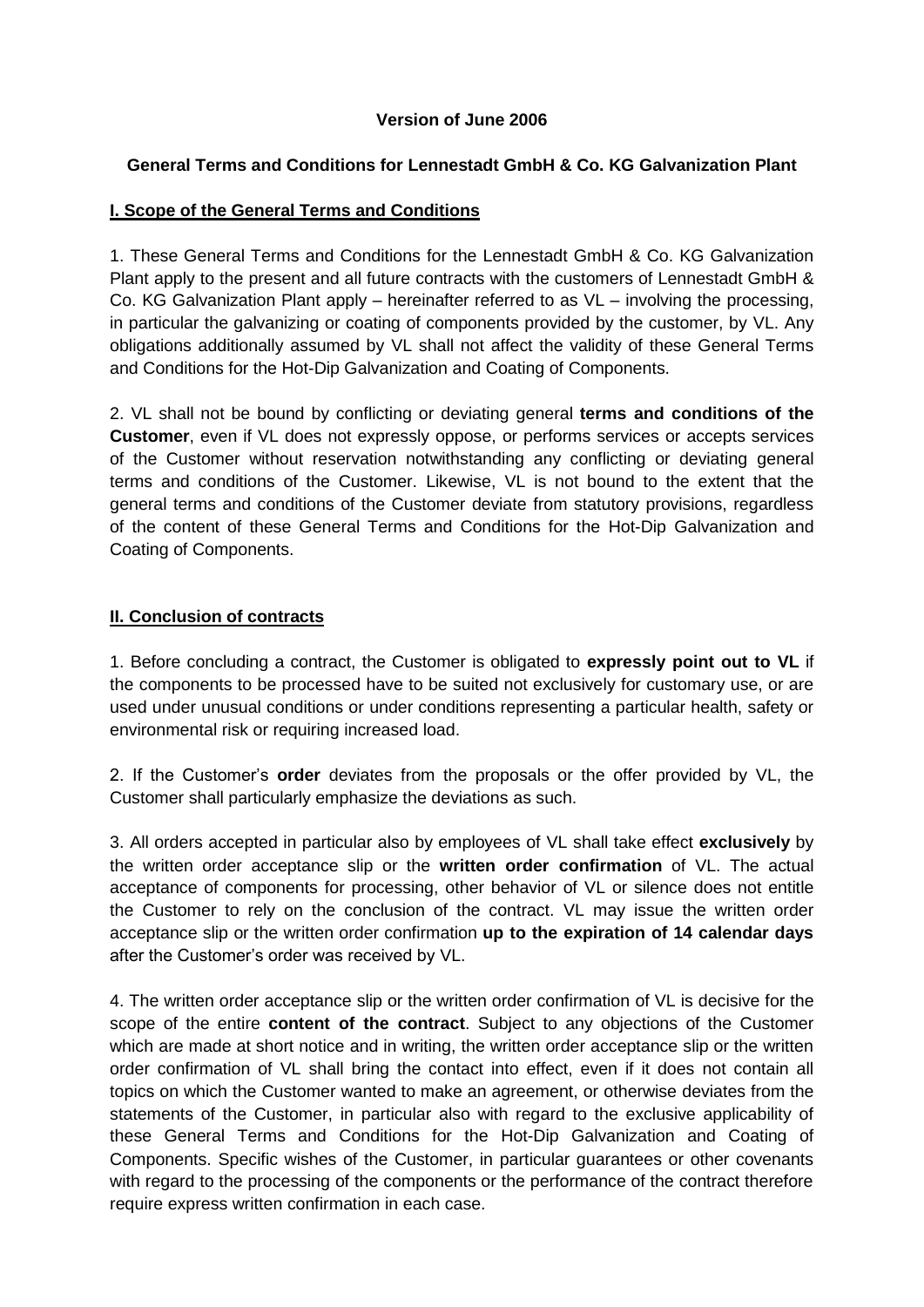5. The **employees** of VL are not authorized to refrain from the requirement of the written order acceptance slip or written order confirmation, or to enter into commitments with a deviating content, or to declare guarantees. **Modifications** of the concluded contract shall also require a written confirmation of VL.

# **III. Obligations of VL**

1. VL shall perform all hot-dip galvanizing works in accordance with DIN EN ISO 1461, centrifugal galvanizing in accordance with DIN 267 Part 10, and coating works in accordance with DIN EN ISO 12 944. VL is not obligated to perform **services** which are not specified in the written order acceptance slip or written order confirmation or in these General Terms and Conditions for the Hot-Dip Galvanization and Coating of Components.

2. VL is obligated to supply **pieces of an average kind and quality,** taking into account the tolerances which are usual in the trade with regard to the type, quantity, quality and packaging. VL is entitled to perform partial deliveries and bill them separately.

3. VL shall store the components handed over and shall treat them with the same care VL usually applies in its own matters. VL will only pay damages for damages occurred to the **components** to the extent that VL is obligated to do so according to the provisions of Section VIII. Any further liability of VL is excluded. VL is not obligated to take out any insurance.

4. Agreed **delivery times** require that the Customer hands over the components to be processed at the time indicated in the order confirmation, submits any documents, permits or approvals to be obtained in due time, makes down payments as agreed, and performs all other obligations incumbent on it in due time. Apart from that, the delivery times specified by VL are always approximate values. The delivery date is observed if VL has notified the Customer by the delivery date that the components are ready for delivery. VL is entitled to delivery prior to the agreed date.

5. VL is entitled to perform contractual obligations **after the scheduled date**, if the Customer is informed about the delay and a period for subsequent performance is notified to the Customer, unless subsequent performance is unacceptable to the Customer, or the Customer refuses the offer of subsequent performance within a reasonable period. In case of subsequent performance, VL shall refund the additional expenses of the Customer which are demonstrably necessary due to the delay, to the extent that VL is liable for damages according to the provisions of Section VIII.

6. VL is not obligated to take back **packaging material** (transport, sales or other packaging) from the Customer. Notwithstanding any legal provisions, the Customer shall reuse, recycle or otherwise dispose of the packaging as prescribed otherwise at its own expense. The provision above shall apply regardless of whether the packaging is charged separately to the Customer or not.

7. Without waving any further statutory rights, VL is entitled to the **defense of uncertainty** according to § 321 of the German Civil Code (BGB) in particular if the Customer insufficiently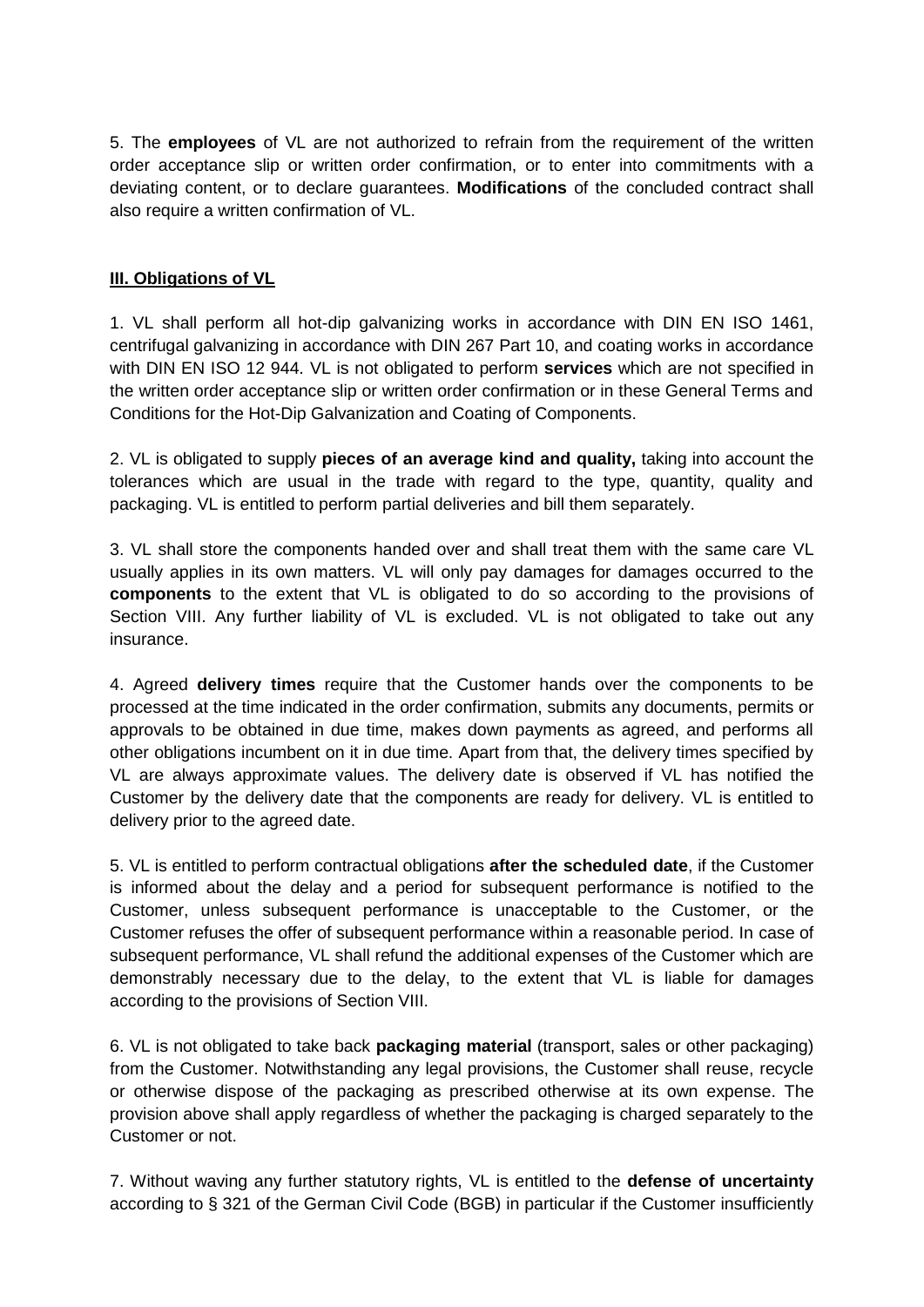performs its obligations to VL or third parties, or is slow to pay, or the limit set by a credit insurer is exceeded or will be exceeded with the forthcoming delivery. Instead of the defense, VL may make future works – including already confirmed works – dependent on prepayment. VL is not obligated to continue with its services as long as services provided by the Customer to avoid the defense do not offer sufficient security or may be subject to appeal.

# **IV. Obligations of the Customer**

1. The Customer shall deliver all components handed over to VL for processing together with a delivery note, which contains a description of the component and details on the **number of pieces**. VL can check the number of pieces only by random samples.

2. The Customer shall ensure that it will hand over to VL exclusively components which are **suitable for galvanization** according to DIN EN 10025 and designs which are **appropriate for galvanization**, which are suitable for hot-dip galvanizing due to their chemical composition and their mechanical characteristics. VL may verify their suitability only by visual inspection. Steel materials according to other standards and/or with other characteristics can be accepted by VL for processing only after express written confirmation in the order acceptance slip or the order confirmation.

# **V. Price and payment**

1. Notwithstanding any further obligations to secure or prepare payments, the compensation shall be **due for payment** upon the issue of the invoice. The amount of the interest payable after the due date provided by law shall be determined according to § 288 BGB. Periods granted for payment will cease to apply and receivables will be immediately due for payment if the opening of insolvency proceedings on the Customer's assets is applied for, if the Customer fails to meet material obligations owed to VL or third parties without a justified cause, or if the Customer has provided inaccurate information on its creditworthiness.

2. The **calculation basis** for determination of the price is the incoming weight of the black goods determined by VL plus the zinc consumption. If no price has been agreed, the list price of VL which is prevailing at the delivery date shall apply. VL reserves the right to charge a minimum price for small orders.

3. The galvanizing and coating works incumbent on VL are covered by the **price**. Cleaning and straightening works as well as packaging are charged separately, if they exceed the requirements of DIN EN ISO 1461. If other ancillary works are necessary, VL is entitled to charge surcharges. Such ancillary works include in particular the removal of old paint coats or old zinc coatings, the subsequent placement of galvanizing openings, and dipping components twice.

4. Covenants for **cash discounts** must be shown in each individual case in the written order confirmation of VL, and shall apply only under the condition of timely and full payment.

5. The **payments** shall be transferred in EUROS without deduction and free of charge through the banking institution designated by VL. **Timeliness** of the payment depends on the time when the amount is credited to the bank account without reservation.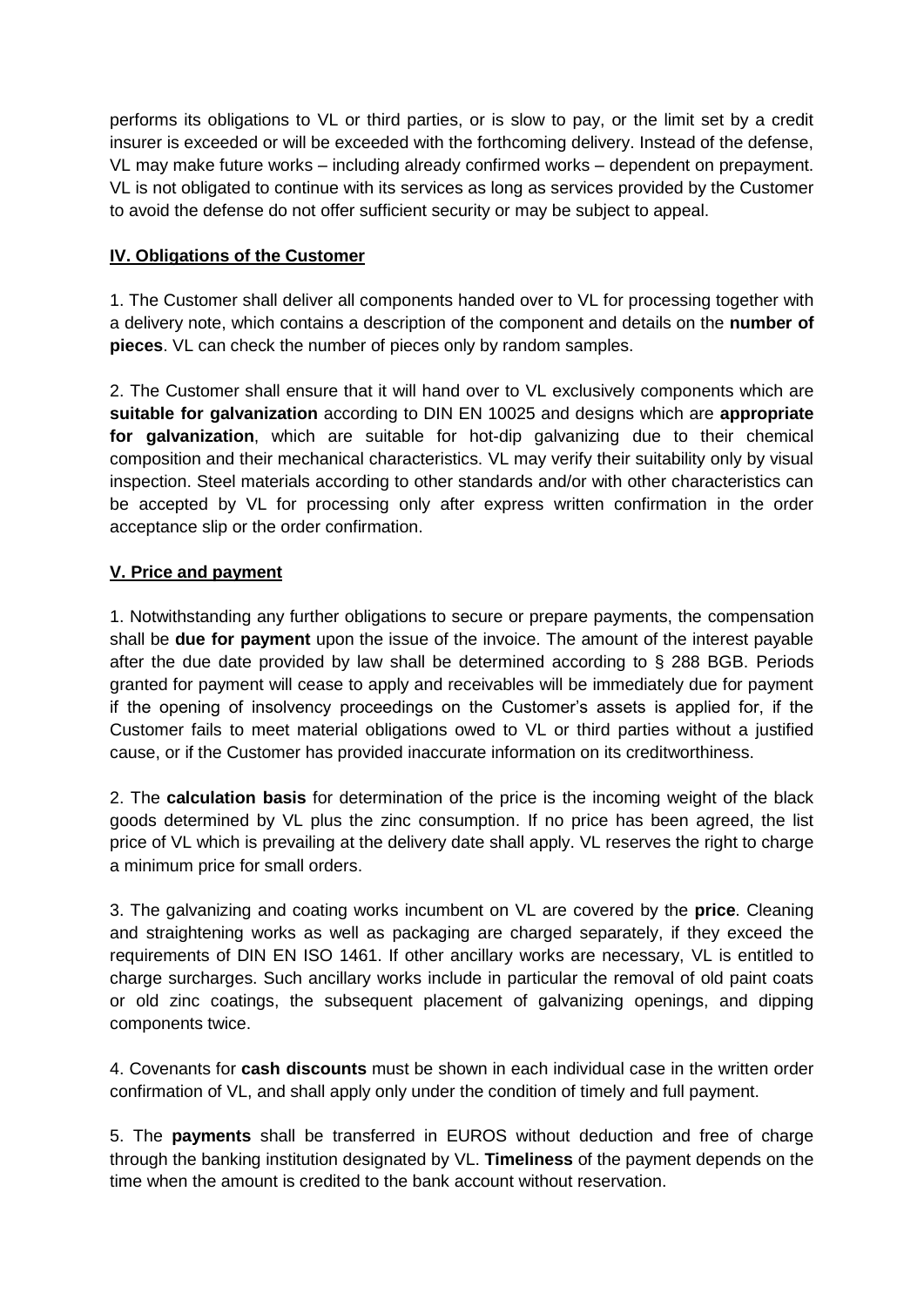6. VL may **set off** incoming payments at its own discretion against the accounts receivable from the Customer by virtue of its own or assigned rights at the time of payment.

7. Rights of the Customer to **set-off** against the claims of VL are excluded, unless the counterclaim is founded in the Customer's own right and has either been legally established by a court or is due and undisputed or has been accepted by VL in writing.

8. Rights of the Customer to **withhold** the payment or to raise defenses are excluded, unless the Customer is entitled to this according to § 641 para. 3 BGB or VL has materially violated obligations which are due to and arising from the same contractual relationship in spite of a written warning, and has not offered appropriate security.

# **VI. Warranty**

1. Without waiving the statutory exclusions or restrictions of responsibility of VL, the goods are considered to have a **material defect** if they deviate significantly from the kind, quantity or quality agreed in the written order acceptance slip or the written order confirmation, taking into account the provisions in Section III., or in the absence of agreed quality, if they deviate significantly from the quality customary in Lennestadt, or if it is obvious that they are not suitable for the use which is customary in Lennestadt. Rejects and shortfalls up to 5% in case of small parts delivered as bulk material and white rust at the components which does not impair corrosion protection do not constitute material defects.

2. Unless expressly provided otherwise in the written order acceptance slip or the written order confirmation, VL is in particular **not responsible** to ensure that the processed components are suitable for any use other than the customary use, or that they fulfill any further requirements of the Customer. VL is not liable for material defects arising after the time when the risk has passed. VL is not responsible if the Customer has handed over materials or designs which are unsuitable for galvanizing or coating. This applies in particular if stress results in deformations and cracks.

VL is also not responsible for faults or occurrences to the pieces to be galvanized, which are caused by the base material or prior processing (e.g. rolling defects, peelings, scales, overfolds, rough surfaces, scars, grooves, edges, welding pits, chips, etc.).

3. Also in case of follow-up business, **guarantees** or covenants requested by the Customer always have to be specifically shown in the written order acceptance slip or the written order confirmation. In particular keyword-style descriptions, reference to generally accepted standards and DIN standards, the use of trademarks or quality marks, or the submission of specimen or samples do not by themselves constitute the assumption of a guarantee or covenant. The employees of VL are not entitled to grant guarantees or covenants or to make statements on special applications or on the economic viability of the processed components.

4. If the Customer itself or through third parties makes **attempts to remove material defects** without the approval of VL, VL is released from the warranty obligation, unless they are appropriately removed and VL is immediately notified.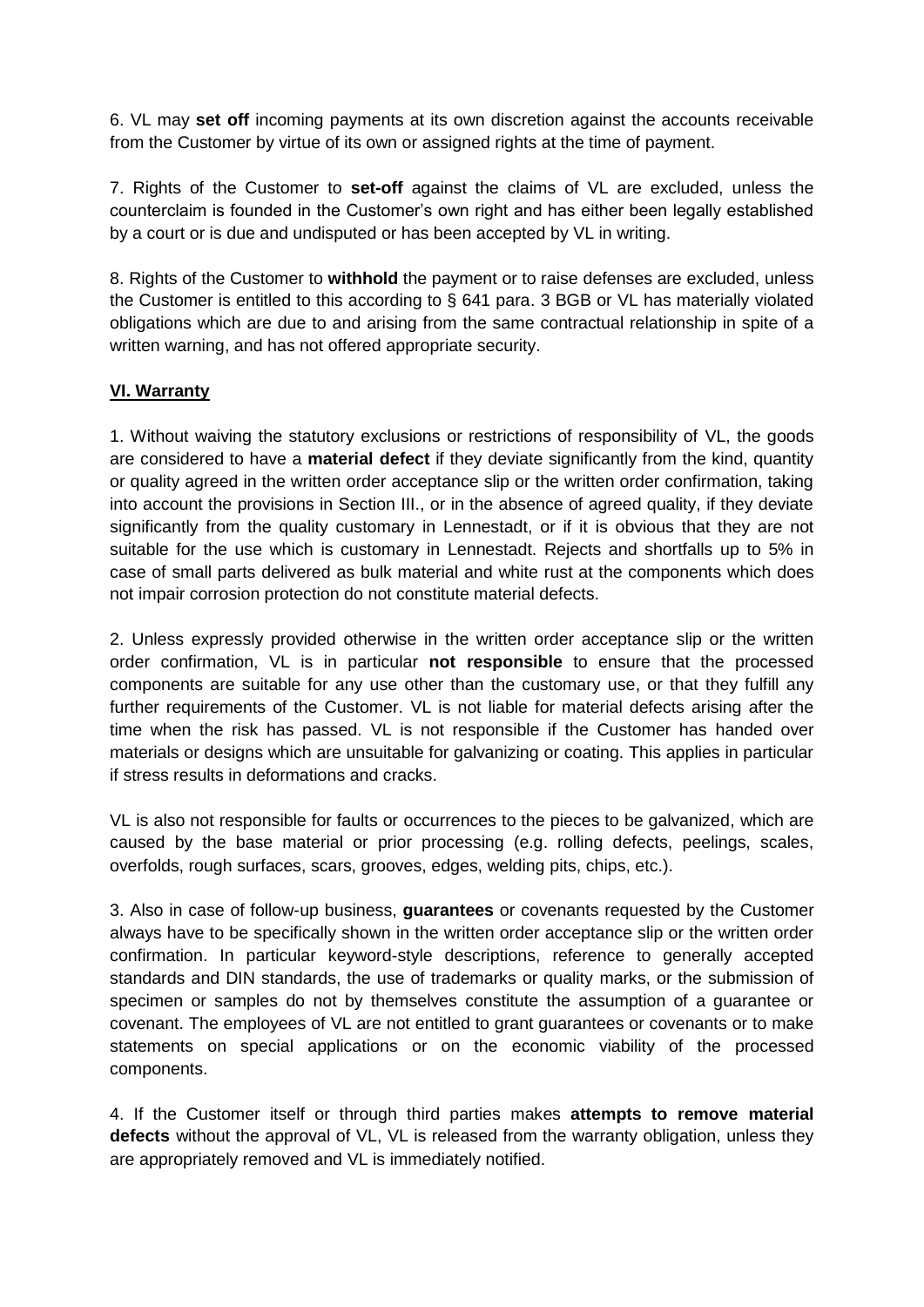5. The Customer shall **immediately** inspect each individual consignment in every respect for visible and typical quality, quantity and other kinds of deviations. Upon their **acceptance**, the components are considered approved. The installation or any other use of the components are considered acceptance. **Notices of defects** have to be made directly to VL immediately in writing and exactly stating their type and extent. The employees of VL are not entitled to accept notices of defects or issue warranty-related statements.

6. In case of justified complaints, the Customer may request **subsequent performance** from VL in accordance with the statutory provisions within a reasonable period after notification of a defect. Imperfections are post-processed with single-component zinc dust coating materials. VL is not obligated to pay the expenses incurred for subsequent performance, if they are increased because of relocation or other modifications of the components made after the notice of defects was sent. Shipping costs resulting from a return of a consignment are only at the expense of VL if VL has expressly requested the return.

7. In case that subsequent performance definitely fails, is impossible or is not performed within a reasonable time, the Customer is entitled according to the statutory provisions to **reduce** the compensation or **withdraw** from the contract after setting a period and notice of refusal within a preclusion period of four weeks after expiry of the deadline. Notwithstanding the Customer's legal remedies, VL is always entitled to improve faulty components.

8. Subject to any written confirmed covenants to the contrary, and subject to fraudulent concealment by VL, the Customer does **not have any further claims** for defects. Claims for damages according to the provisions in Section VIII. which are established by operation of law remain unaffected thereof.

9. Any claims of the Customer based on defects shall **fall under the statute of limitations** one year after commencement of the respective statutory limitation period. Claims for damages based on intent remain unaffected thereof.

# **VII. Withdrawal**

1. In addition to the provisions in Section VI.-7., the **Customer is entitled** to withdraw from the contract, taking into account the relevant statutory provisions, if the services owed by VL have become impossible, VL is in delay with the performance of contractual principal obligations, or has otherwise breached duties established by this contract and VL is responsible for the delay or breach of duties according to Section VIII.-1.-b). In order for a delay to be considered to exist, it is always necessary without waiving any further statutory requirements also in case of a specified delivery timeframe, to submit a separate written request directly to VL after the due date, to perform the service within a reasonable time.

2. Without waiving any further statutory rights, **VL is entitled** to withdraw from the contract without compensation if the Customer objects to the application of these General Terms and Conditions for the Hot-Dip Galvanization and Coating of Components, if the opening of insolvency proceedings on the Customer's assets is applied for, if the Customer fails to fulfill material obligations owed to VL or third parties without stating a justifying cause, if the Customer provides inaccurate information on its creditworthiness, if VL without fault is not delivered itself properly or in due time, or if VL is no longer able to perform its service obligations for other causes with means which are acceptable taking into account its own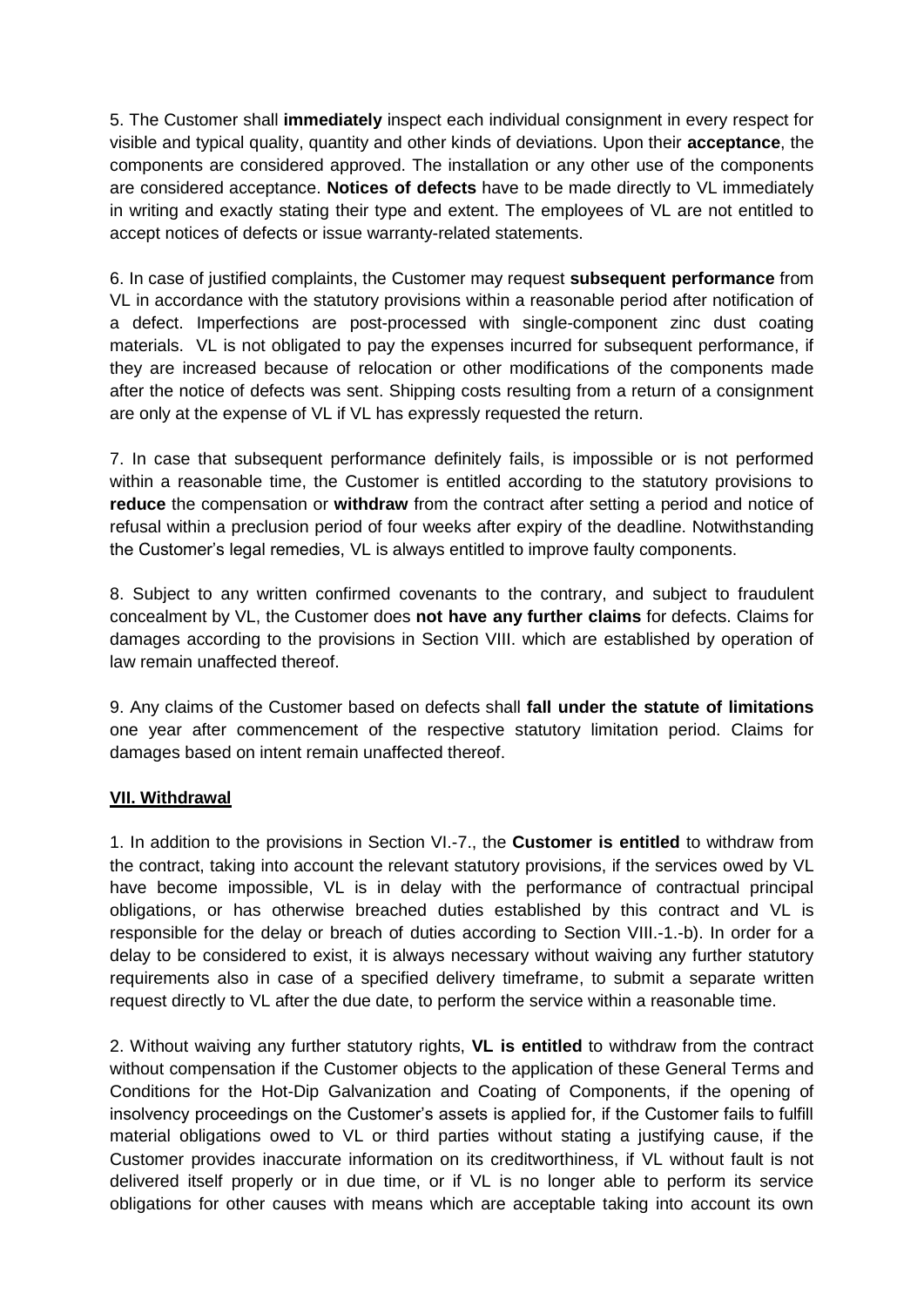interests and the justified interests of the Customer, which can be identified upon conclusion of the contract, and in particular the agreed consideration.

#### **VIII. Damages**

1. Except for the liability under the Product Liability Act for damages resulting from the culpably injury of the life, body or health, **VL is obligated to pay damages** within the scope of this contract and outside the contract without waiving the statutory requirements only in accordance with the provisions below. These provisions shall also apply if any warranty obligations are violated and in case of default:

a) The Customer is primarily obligated in accordance with the provisions in Section III. to accept an offer for subsequent performance, and in accordance with the provisions in Section VI. to accept the **warranty-related remedies**, and may claim damages only for remaining disadvantages, but in no case instead of other legal remedies.

b) VL shall be liable only in case of culpable **breach** of material obligations and in case of intentional or grossly negligent breach of other **duties** owed to the Customer.

c) In case of liability, and taking into account the limits according to letter d), VL shall replace the proven **loss** of the Customer to the extent in which the loss was **foreseeable** for VL as a consequence of the breach of duty upon conclusion of the contract with regard to the occurrence and amount of the loss and could not have been avoided by the Customer. The Customer shall **inform** VL in writing before contract conclusion on any particular risks, risks of atypical losses and unusual amounts of loss.

d) **VL will not assume liability** for lost profit and non-material adverse effects. Apart from that, the **amount of compensation** based on default shall be limited to 0.5% for each completed week of default and a maximum of 5%, and based on other breaches of duty to 200% of the value of the services. This paragraph shall not apply to gross culpability of the bodies or executives.

e) Notwithstanding compliance with the statutory provisions and the provisions set forth in these General Terms and Conditions for the Hot-Dip Galvanization and Coating of Components, the Customer may only claim **compensation instead of performance** after having threatened VL with the refusal of accepting performance, and in the absence of performance having definitely refused performance to VL within a reasonable time after the threat of refusing acceptance.

f) The **limitation period** for contractual claims shall also apply to extra-contractual claims of the Customer against VL competing with contractual claims. Provided that VL is not liable on account of intent or the Customer's claim has not fallen under the statute of limitations before, taking legal action for damages is subject to a **preclusion period of 6 months**, commencing with the refusal of the payment of damages.

g) The provisions above on the liability of VL shall also apply to statutory claims of the Customer for compensation of **wasted expenses** and for the **personal liability** of the employees, workers, staff, representatives and vicarious agents of VL.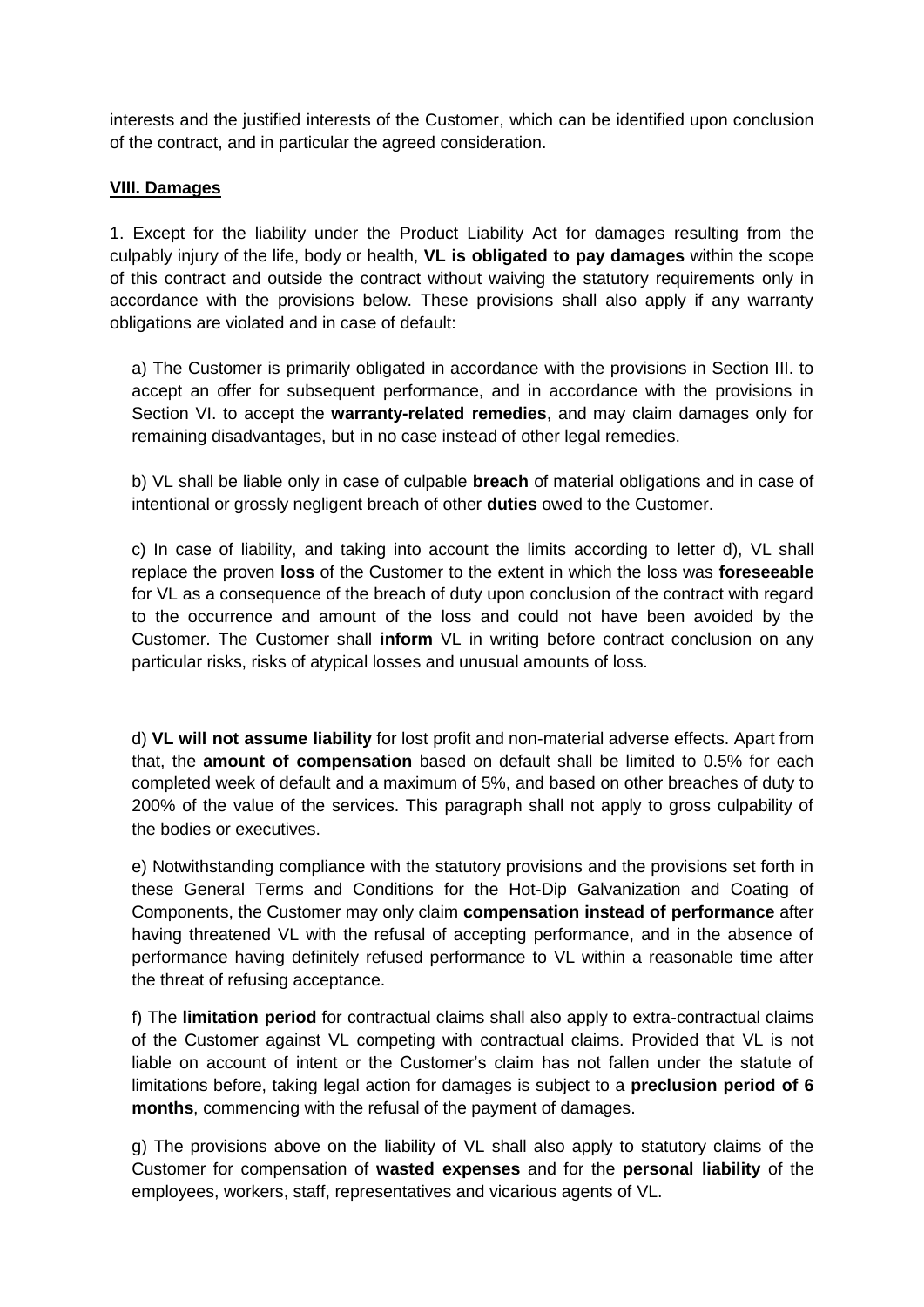2. Notwithstanding any further statutory or contractual claims of VL, the **Customer** is **obligated to pay damages** to VL as follows:

a) In case of **delayed receipt of payment**, the Customer shall reimburse the legal costs of judicial and extra-judicial litigation as well as interest of 8% above the base rate of the European Central Bank.

b) Subject to the Customer's proof that no damage or only considerably less damage was suffered, VL shall be entitled in case of **delayed acceptance** or in the case of a release order for delivery which was agreed upon but not made by the Customer after setting a reasonable grace period, to claim **damages at a flat rate** of 15% of the respective delivery amount without proof.

c) The Customer shall compensate VL for all damages including lost profit which were caused by the provision of materials which are **not suitable for galvanization** or designs which are **not appropriate for galvanization.**

# **IX. Contractor's lien and property pledged as collateral**

1. There is a **contractor's lien** on the components handed over to VL for processing, securing all claims of VL that may arise from the business relationship with the Customer.

2. If VL hands over the components to the Customer before all claims to VL are fully satisfied, **the Customer transfers ownership of the components to VL in order to secure** all claims arising from any kind of legal cause, including the principal and secondary claims of VL to the Customer that may become due in the future. In the case of current accounts, the respective balance is secured. The Customer shall keep the components safe for VL without compensation.

3. If the Customer only has a contingent right to the components, transfer of the property shall be replaced by **transfer of the contingent right**. The Customer grants VL with immediate effect the right to waive retention of title by satisfaction of the owner.

4. If the components are assigned to a third party as a security, the **Customer shall assign its claim for retransfer of ownership to VL**. This shall also apply to possible claims of the Customer arising from excessive security to owners on account of reservation of title and security. VL accepts such assignment.

5. The Customer is obligated to **insure** the components in regard to which ownership according to Section IX.-2. or the contingent right according to Section IX.-3. was transferred to VL by way of security, or in respect of which a claim for retransfer of ownership according to Section IX.-4. was assigned to VL, against theft, damage and destruction, and on RIETBERGWERKE's request to store the components separately or isolate them in a suitable manner at the Customer's own expense, and to take all measures which are necessary to **comprehensively safeguard the aforementioned rights or claims**. The Customer herewith irrevocably assigns the full amount of the claims against the insurances to VL by way of security, and VL accepts such assignment.

6. The Customer shall **inform** VL immediately in writing if claims or rights are asserted by a third party with regard to the components in regard to which ownership according to Section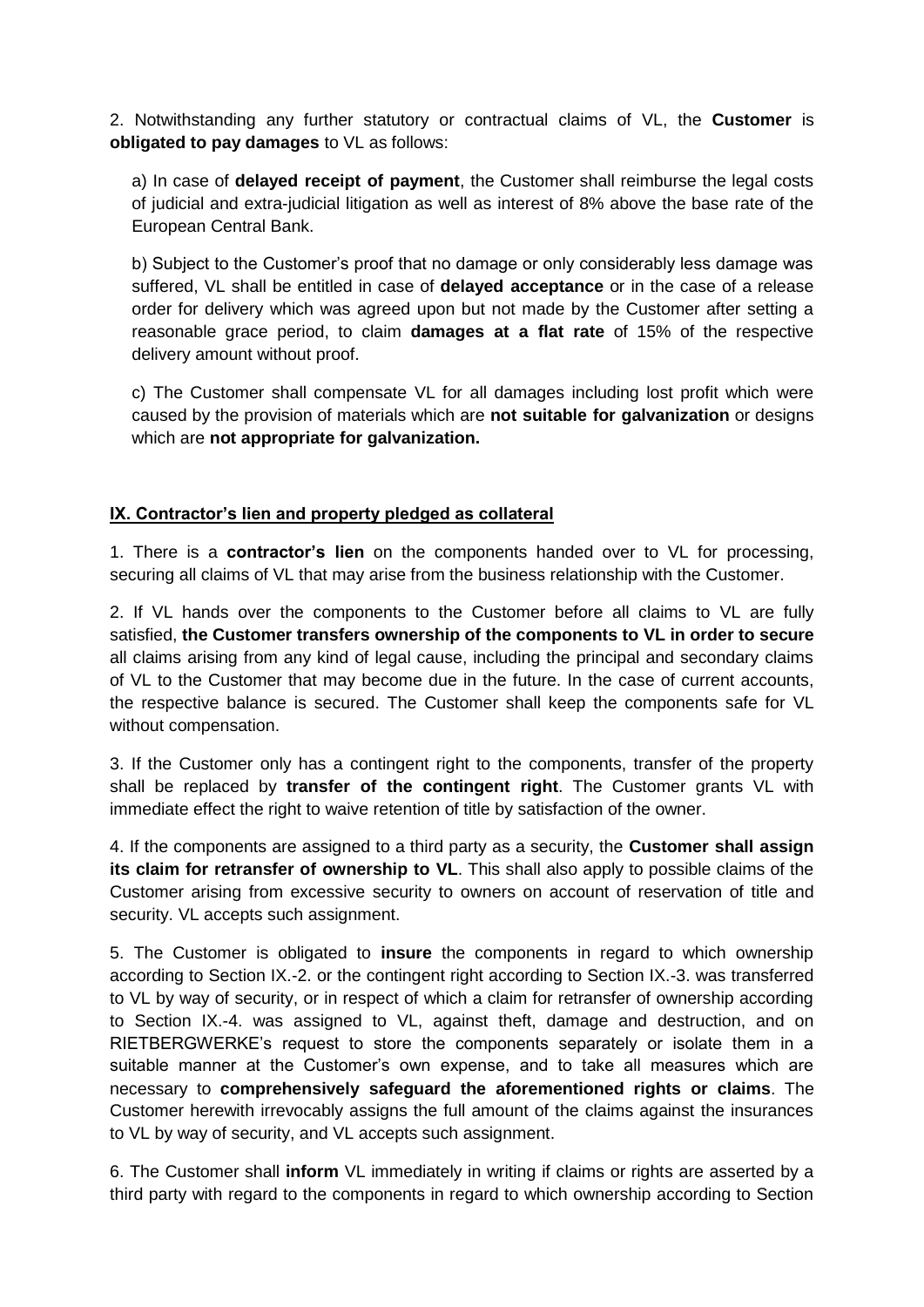IX.-2. or the contingent right according to Section IX.-3. was transferred to VL by way of security, or in respect of which a claim for retransfer of ownership according to Section IX.-4. was assigned to VL, or with regard to the claims assigned to VL, and shall assist VL free of charge in the pursuit of its interests. If a **third party** acquires rights to the components, the claims of the Customer to the third party including all rights are herewith irrevocably assigned to VL by way of security, and VL accepts such assignment.

7. The Customer may **sell** the components in regard to which ownership according to Section IX.-2. or the contingent right according to Section IX.-3. was transferred to VL by way of security, or in respect of which a claim for retransfer of ownership according to Section IX.- 4. was assigned to VL, within the scope of proper business management, and only under the condition that the Customer is not in default with its payments. The Customer is not entitled to any other disposals (e.g. transfer by way of security, pledging, etc.). The Customer herewith irrevocably assigns the full amount of **claims against its buyers** to which the Customer is entitled from the sale of the components, including all ancillary rights, by way of security to VL. If the Customer includes the claims arising from a sale into a **current account relationship** with its buyers, it herewith irrevocably assigns the full amount of the current account receivables after balancing by way of security to VL, and VL accepts the assignments.

8. The Customer remains entitled to **collect** the claims assigned to VL on **a trust basis** on behalf of VL, provided that it is not in delay with its payments. The Customer is not entitled to assign the claims to third parties. The Customer shall record any incoming payments separately and immediately pass them on to VL until the secured claims of VL are fully satisfied. If payment is effected by transfer to the Customer's credit institution, the Customer herewith irrevocably assigns the claims it is entitled to against its credit institution to VL. If the Customer receives **bills of exchange** to settle the claims against third parties, it herewith irrevocably assigns the claims it is entitled to against its credit institution in case of discounting the bill of exchange to VL.

9. The further **treatment and processing** of components which are not fully paid yet, in regard to which ownership according to Section IX.-2. or the contingent right according to Section IX.-3. was transferred to VL by way of security, or in respect of which a claim for retransfer of ownership according to Section IX.-4. was assigned to VL, shall be carried out on behalf of VL as the manufacturer as defined in § 950 BGB without any obligations arising for VL. In case of **combination or mixing** with other objects, VL shall be entitled to coownership in the new object in relation of the invoice amount of the components being subject to retention of title to the invoice amount of the other objects used. The combination with a **real estate** shall be only on a temporary basis. If the component is mixed, blended or combined with other objects in a manner so that the ownership of VL lapses by virtue of law, the Customer assigns its ownership or co-ownership rights to the new object to VL with immediate effect, and shall keep them in trust for VL free of charge.

10. The Customer shall inquire if necessary to what extent the components still serve to secure claims of VL. VL is not obligated to quantify the extent of the security interests upon any payments without being requested. If components which are not fully paid yet are still in the custody of the Customer, VL shall **release components** at the Customer's request, to the extent that the invoice value of the components exceeds the total amount of unsettled receivables by more than 20% and VL has no rights of separations with regard to the components. This applies accordingly to the extent that ownership transferred by way of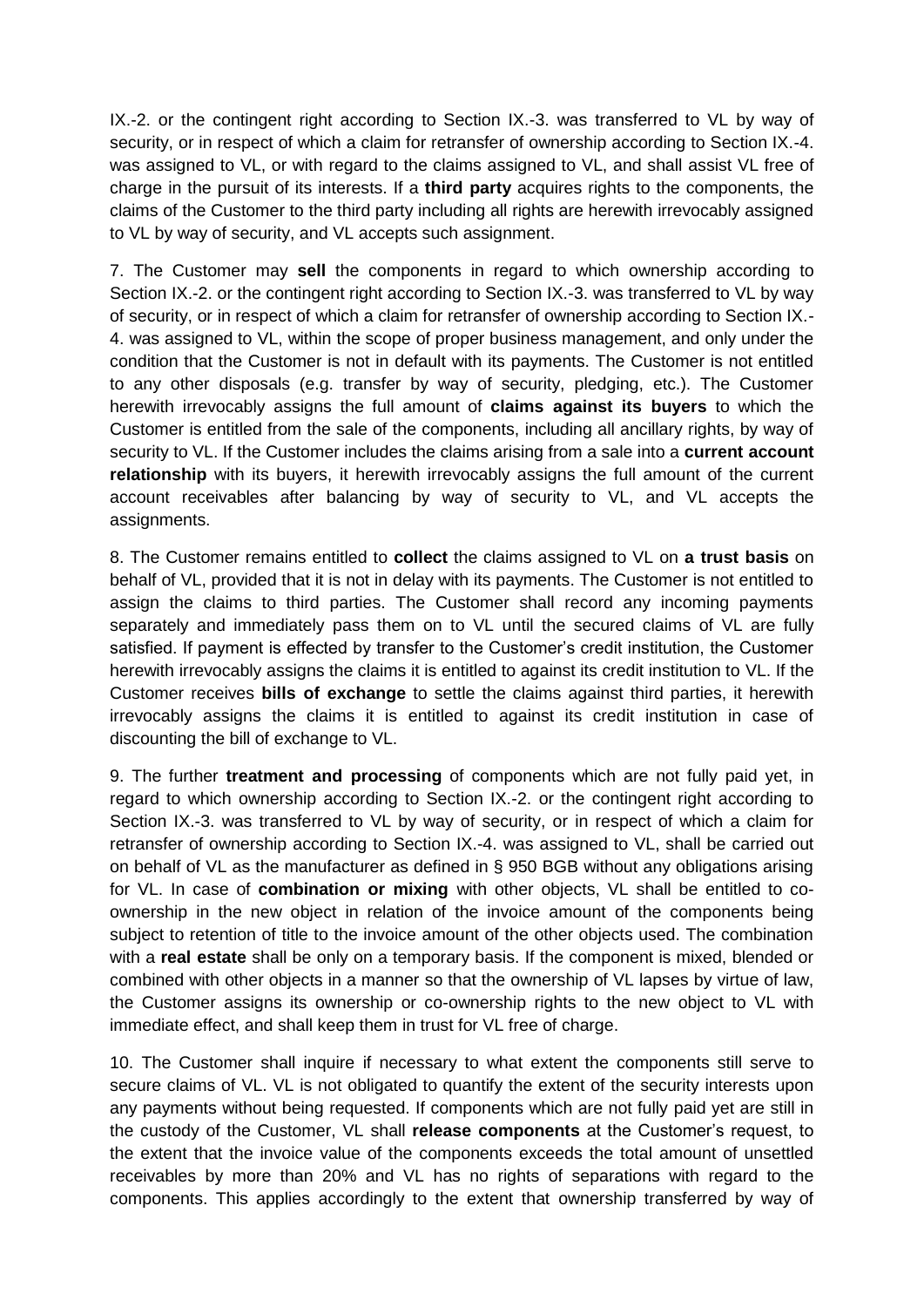security or the contingent right to components or the claim for retransfer has been replaced by claims against third parties, which are asserted by VL on its own behalf. Apart from that, VL shall release securities at the Customer's request, to the extent that the market value of the securities exceeds the total amount of the secured receivables by more than 50% plus value-added tax incurred at the time of utilization.

11. If any components which are not fully paid yet, in regard to which ownership according to Section IX.-2. or the contingent right according to Section IX.-3. was transferred to VL by way of security, or in respect of which a claim for retransfer of ownership according to Section IX.- 4., are in the custody of the Customer and the opening of insolvency proceedings on the Customer's assets is applied for, or the Customer fails to fulfill its obligations owed to VL or third parties without stating a justifying cause, VL may **revoke the Customer's right to ownership** and demand the surrender of the components without cancellation of the contract. VL is not entitled to demand surrender if the insolvency administrator decides to perform the contract and the price of the goods has been paid.

12. In case of withdrawal from the contract, in particular for delayed payment of the Customer, VL is entitled to **sell** the components **in the open market** and satisfy its claims from the proceeds. Notwithstanding any other rights which VL is entitled to, the Customer is obligated to reimburse VL for the **expenses** of contract conclusion, for contract execution so far and dissolution of the contract, as well as the costs for the return of the components, and pay a **user charge** of 5% of the value of the components for each commenced month since the risk has passed.

#### **X. Other provisions**

1. To comply with the **written form**, it is neither required to sign documents with one's own name nor with an electronic signature. Notifications by telex or e-mail comply with the written form as well as other forms of text, without it being required that the end of the statement is particularly identified as such.

2. VL shall **process the data** about the Customer obtained in connection with the business relationship as defined in the Federal Data Protection Act.

3. Without VL waiving any further rights, the Customer shall indemnify VL without restriction against all claims of third parties which are asserted against VL on the basis of **product liability** or other provisions, to the extent that the liability is based on circumstances which are established by the Customer or other third parties without the express written consent of VL, such as the presentation of the product. The exemption shall also include in particular the compensation of expenses incurred by VL, and shall be assured by the Customer waiving further preconditions or other defenses, in particular waiving compliance with monitoring and recall obligations, and waiving the defense of limitation.

4. VL reserves all property rights, copyrights, other industrial property rights and rights arising from know-how in any illustrations, drawings, calculations or other **documents** provided by VL in physical or electronic form as well as software. They shall be kept secret from third parties and must be used exclusively for the performance of the respective contract.

5. Notwithstanding any further statutory provisions, the suspension of the **limitation period** shall also end if the negotiations triggering the suspension are not continued for more than